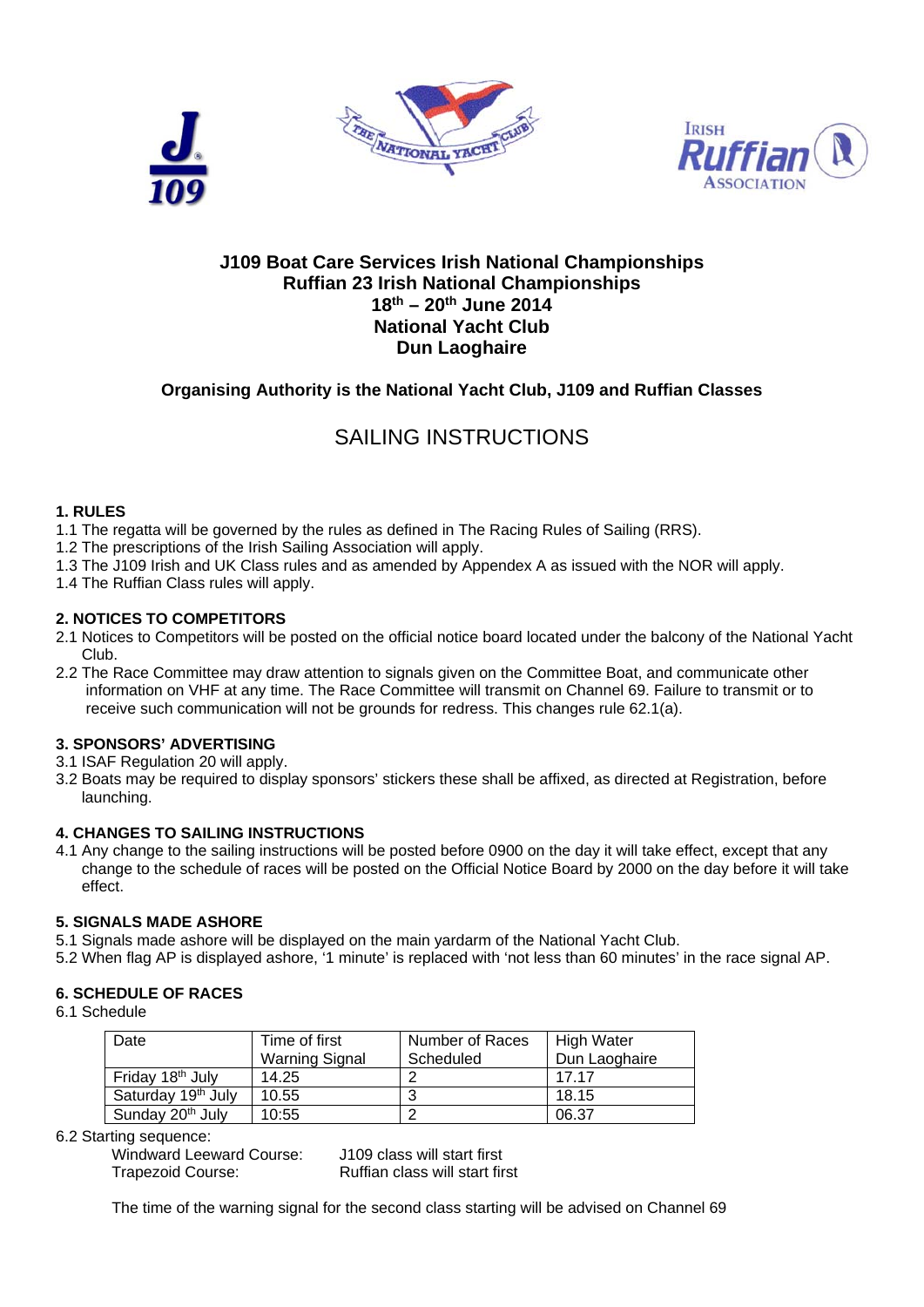This sequence may be amended on the water and if so will be advised on Channel 69

- 6.3 The warning signal for each succeeding race will be made as soon as practicable.
- 6.4 To enable maximum flexibility the Race Committee reserves the right to change the Schedule of Races. If additional races are to be sailed this will be signalled by the displaying of IC Flag E at the finish of the last scheduled race.
- 6.5 On Sunday 20<sup>th</sup> July, no starting signal will be made after 15.30hrs.

## **7. CLASS FLAGS**

7.1 Class flags will be:

| J109    | IC flag " $J$ " |
|---------|-----------------|
| Ruffian | IC flag "R"     |

#### **8. RACING AREA**

8.1 Races will be sailed in the waters of Dublin Bay.

## **9. THE COURSES**

- 9.1 The course will be of the Windward/Leeward type, or a Trapezoid with an inner and outer loop, both with a Leeward Gate. The diagrams in Appendix A show the courses, the order in which marks are to be passed and the side on which each mark is to be left.
- 9.2 A Windward Leeward Course will be indicated by flying IC flag "W", a Trapezoid course will be indicated by flying IC flag "T"
- 9.3 The Race Committee may display the approximate compass bearing to Mark

#### **10. MARKS**

- 10.1 Windward / Leeward Course:
	- Mark 1, will be large inflatable Orange mark, Mark 1A will be a large inflatable Yellow mark
	- Marks W1 and W1A will be small inflatable orange marks
	- Marks 2S and 2P will be large inflatable Yellow marks
- 10.2 Trapezoid Course
	- Marks 1, 4S and 4P will be large inflatable Yellow marks
	- Marks 2, 3S and 3P will be large inflatable Orange marks
- 10.3 Starting Mark (if used) will be a distinctive Dan or inflatable mark
- 10.4 Finish Mark(s) will be a distinctive Dan or inflatable type mark
- 10.5 A race committee boat signalling a change of a leg of the course is a mark as provided in SI12.2

## **11. THE START**

- 11.1 Races will be started by using rule 26 with the warning signal made 5 minutes before the starting signal.
- 11.2 The starting line will be between the red and white pole on the Committee Boat at the starboard end and the port end mark, or a RIB displaying an orange flag.
- 11.3 If Flag U has been displayed as the Preparatory Signal, no part of a boat's hull, crew, or equipment shall be in the triangle formed by the ends of the starting line and the first mark during the last minute before her starting signal. If a boat breaks this rule and is identified she shall be disqualified without a hearing but not if the race is restarted or resailed or it is postponed or abandoned before the starting signal. This changes Rule 26, 63.1, A4 and A5. The scoring abbreviation UFD shall be used for a "U Flag" penalty. This changes RRS A11
- 11.4 When rule 30.3 (Black Flag Rule) applies, and following a general recall, the Race Committee may, in addition to the requirements of Rule 30.3, broadcast sail numbers on VHF channel 69.
- 11.5 The race committee will attempt to broadcast Individual Recall OCS sail numbers no earlier than one minute after the starting signal, on VHF channel 69.
- 11.6 In relation to SI 11.4 and 11.5 failure to make a broadcast or the order in which numbers are broadcast will not be grounds for redress. This changes Rule 62.1(a)
- 11.7 A boat starting later than 10 minutes after her starting signal will be scored Did Not Start. This changes rule A4.

## **12. CHANGE OF COURSE**

- 12.1 To change the next leg of the course, the race committee will move the original mark (or finishing line) to a new position. Minor changes will not be signalled
- 12.2 Except at a gate, boats shall pass between the race committee boat signalling the change of the next leg and the nearby mark, leaving the mark to port and the race committee boat to starboard. This changes rule 28.

## **13. THE FINISH**

13.1 The finish line will be between a mast on the finishing vessel(s) and the Finish Mark(s). For the Trapezoid Course there will be an Inner (I) and Outer (O) finish line.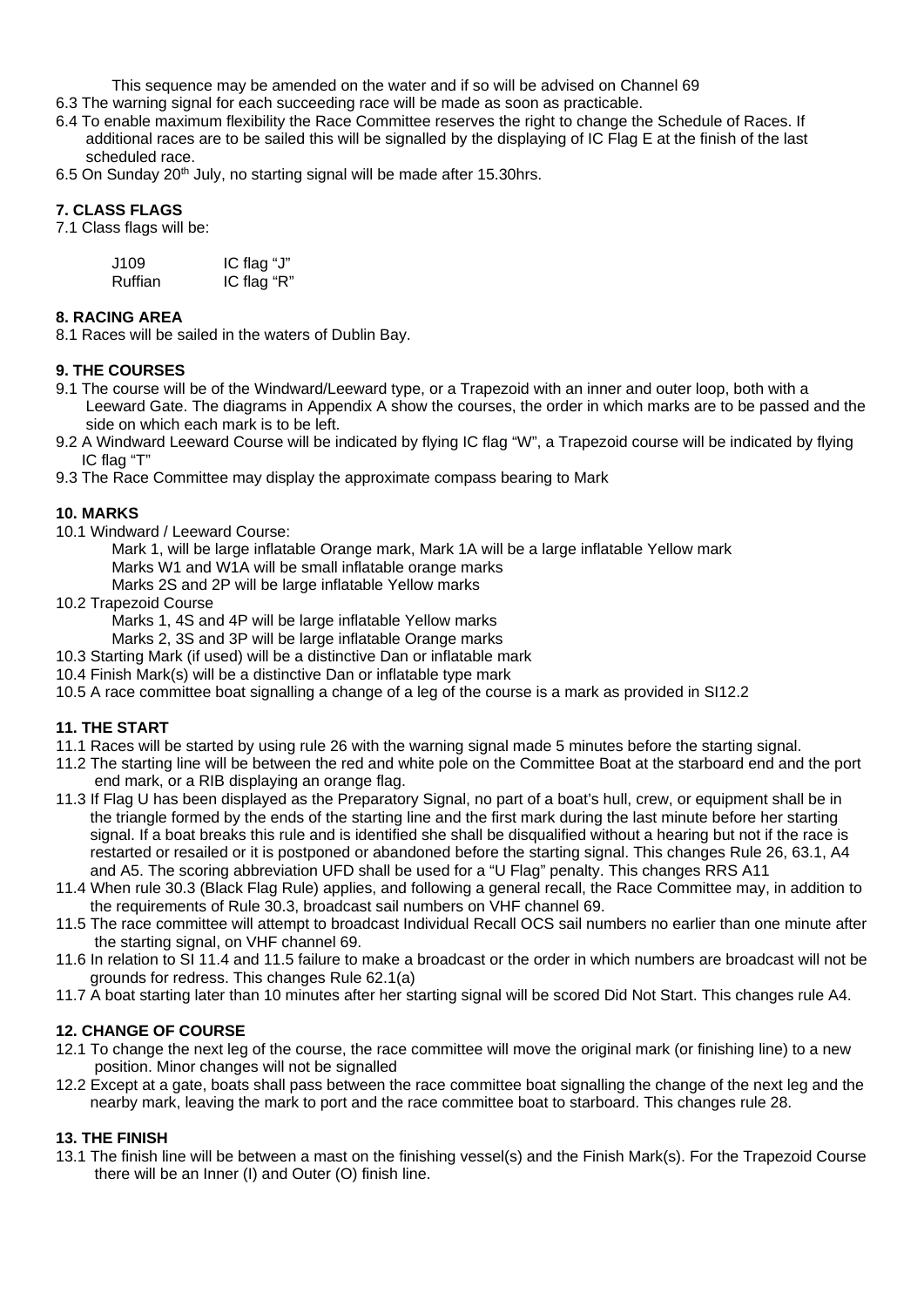#### **14. SHORTENING COURSE**

14.1 When a Race Committee vessel displaying Code Flag V making repeated sound signal is positioned adjacent to a mark or gate of the course, boats, having rounded that mark or passed through that gate, shall proceed directly to the Finish line to finish. SI 12.2 will apply. This is in addition to RRS 32.

## **15. PENALTY SYSTEM**

15.1 Rule 44.1 and 44.2 are changed so that only one turn, including one tack and one gybe, is required.

#### **16. TIME LIMIT**

- 16.1 If no boat has passed mark 1 within 40 minutes of her start, the race will be abandoned.
- 16.2 Boats failing to finish within 20 minutes after the first boat in her class sails the course and finishes will be scored Did Not Finish without a hearing. This changes rule 35, A4 and A5.

#### **17. PROTESTS, REQUESTS FOR REDRESS, ARBITRATION**

- 17.1 Boats intending to protest shall inform the Race Committee at the finish boat, either by hail at the finish of the race concerned or, if this is impractical, at the earliest opportunity.
- 17.2 Protest forms are available at the race office. Protests and request for redress shall be delivered there within the protest time limit.
- 17.3 The protest time limit is 60 minutes after the last boat has finished the last race of the day.
- 17.4 Notices will be posted on the official notice board within 15 minutes of the protest time limit to inform competitors of hearings in which they are parties or named as witnesses. Hearings will be held in the protest room, the location of which will be posted on the official notice board.
- 17.5 Notices of protests by the Race Committee or Protest Committee will be posted to inform boats under rule 61.1(b)
- 17.6 Breaches of instructions 1.4, 11.1, 11.5, 19, 20, 21, and 26 will not be grounds for a protest by a boat. This changes rule 60.1(a). Penalties for these breaches may be less than disqualification.
- 17.7 On the last day of the regatta a request for reopening a hearing shall be delivered:
	- (a) Within the protest time limit if the party requesting reopening was informed of the decision on the previous day;
	- (b) no later than 30 minutes after the party requesting reopening was informed of the decision on that day. This changes Rule 66

#### **18. SCORING**

- 18.1 The Low Points Series of rule Appendix A, will be used.
- 18.2 Three races are required to be completed to constitute a series for the J109 class.
- 18.3 Four races are required to be completed to constitute a series for the Ruffian class.
- 18.4 For both classes One discard will be allowed if five or more races are completed.

#### **19. SAFETY REGULATIONS**

- 19.1 A boat that retires from a race shall notify the Race Committee as soon as possible.
- 19.2 Boats shall keep clear of commercial shipping at all times. NOTE HSS Sailings Arrival 12.30 Depart 13.30

#### **20. REPLACEMENT OF CREW OR EQUIPMENT**

- 20.1 Substitution of competitors (helm or crew) will not be allowed, except in a medical emergency, without prior written approval of the Race Committee.
- 20.2 Substitution of damaged or lost equipment will not be allowed unless approved by the Race Committee. Requests for substitution shall be made to the committee at the first reasonable opportunity.

#### **21. EQUIPMENT AND MEASUREMENT CHECKS**

21.1 A boat, crew, equipment and safety equipment may be inspected at any time for compliance with the class rules and sailing instructions. Random weighing of crew may take place each morning of the competition.

21.2 Competitors may be asked to conduct safety/measurement checks on a random boat assigned at registration

#### **22. OFFICIAL BOATS**

22.1 Jury RIBs, if present, will be identified by yellow flag.

#### **23. COACH/SPECTATOR BOATS**

23.1 Coach boats shall register with the race office and display such marking as may be required by the Race Committee.

#### **24. HAUL OUT RESTRICTIONS**

- 24.1 Boats shall not be removed from the water between the preparatory signal of the first race and the end of the regatta. In an emergency, and only following a written request, the protest committee may waive this SI.
- 24.2 In the event of foul weather, the organising committee may direct that all boats be moved to another berth.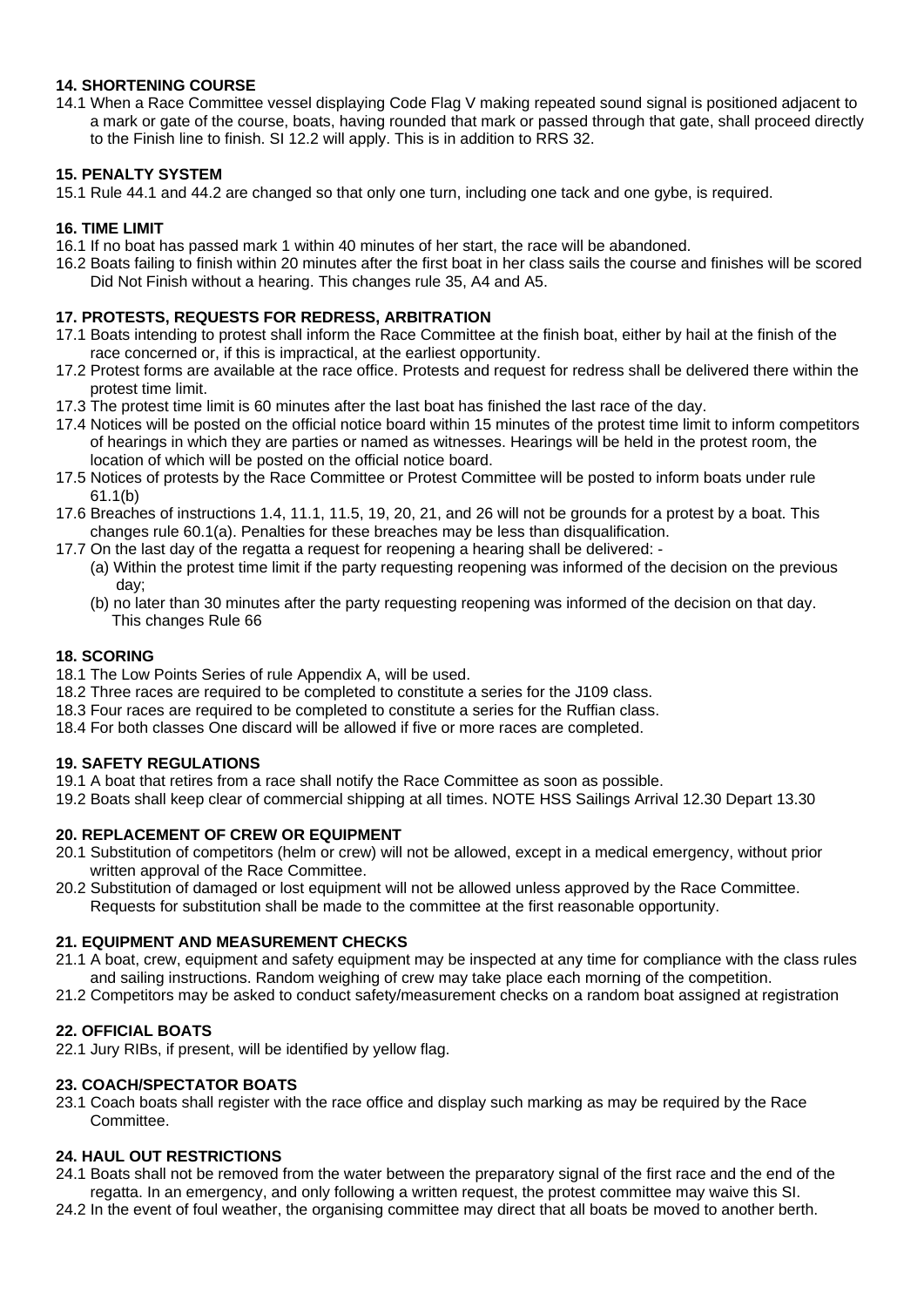#### **25. DIVING EQUIPMENT AND PLASTIC POOLS**

25.1 Underwater breathing apparatus and plastic pool or their equivalent shall not be used between the preparatory signal of the first race and the end of the regatta.

#### **26. RADIO COMMUNICATION**

26.1 A boat while racing shall neither make radio transmissions nor receive communications not available to all boats. This restriction also applies to mobile telephones, which shall be switched off while racing.

#### **27. INSURANCE**

 Each participating boat shall be insured with valid third-party liability insurance with a minimum cover of €3,000,000 per event or the equivalent.

#### **28. PRIZES**

- **28.1** Ruffian class prizes will be awarded to 1st, 2nd and 3rd in the Gold Fleet, and 1st and 2nd in the Silver Fleet. The Gold Fleet will be determined by the results of the first two races. The Carmen trophy will be awarded to the best traveller. Special prizes may also be awarded.
- **28.2** J109 class prizes will be awarded to the first three boats overall.

#### **29. LIABILITY**

The National Yacht Club, J109, Ruffian Classes and their officers, members and volunteers do not accept liability for loss of life or property, or personal injury or damage caused by or arising out of the J109 & Ruffian National Championships 2014, including any pre-championship training at the championship site, and competitors take part in the championship entirely at their own risk. The establishment of the Notice of Race and the Sailing Instructions in no way limits or reduces the complete and unlimited responsibilities of competitors being solely and entirely responsible for the management of a boat they are sailing. It is the responsibility of each competitor to participate in a race or to continue racing. A competitor is wholly and exclusively responsible for his or her personal accident and health insurance. The person in charge is wholly and exclusively responsible for his or her third party liability insurance on the boat that he or she is sailing.

**Rule 4, Decision to Race**. The safety of a boat and her crew is the sole and inescapable responsibility of the owner, who must do his best to ensure that the boat is fully found, thoroughly seaworthy and manned by an experienced crew, each of whom are physically fit and properly clothed to face bad weather. He/she must be satisfied as to the soundness of the hull, steering equipment, rigging and sails and all gear. He/she must ensure that all safety equipment is properly maintained and stowed, and that the crew knows where it is kept and how it is used. Neither the establishment of these special regulations, their use by the sponsoring organisations, nor the inspection of a boat under these regulations, in any way limits or reduces the complete and unlimited responsibility of the owner. It is the sole and exclusive responsibility of each boat to decide whether or not to start or to continue to race.